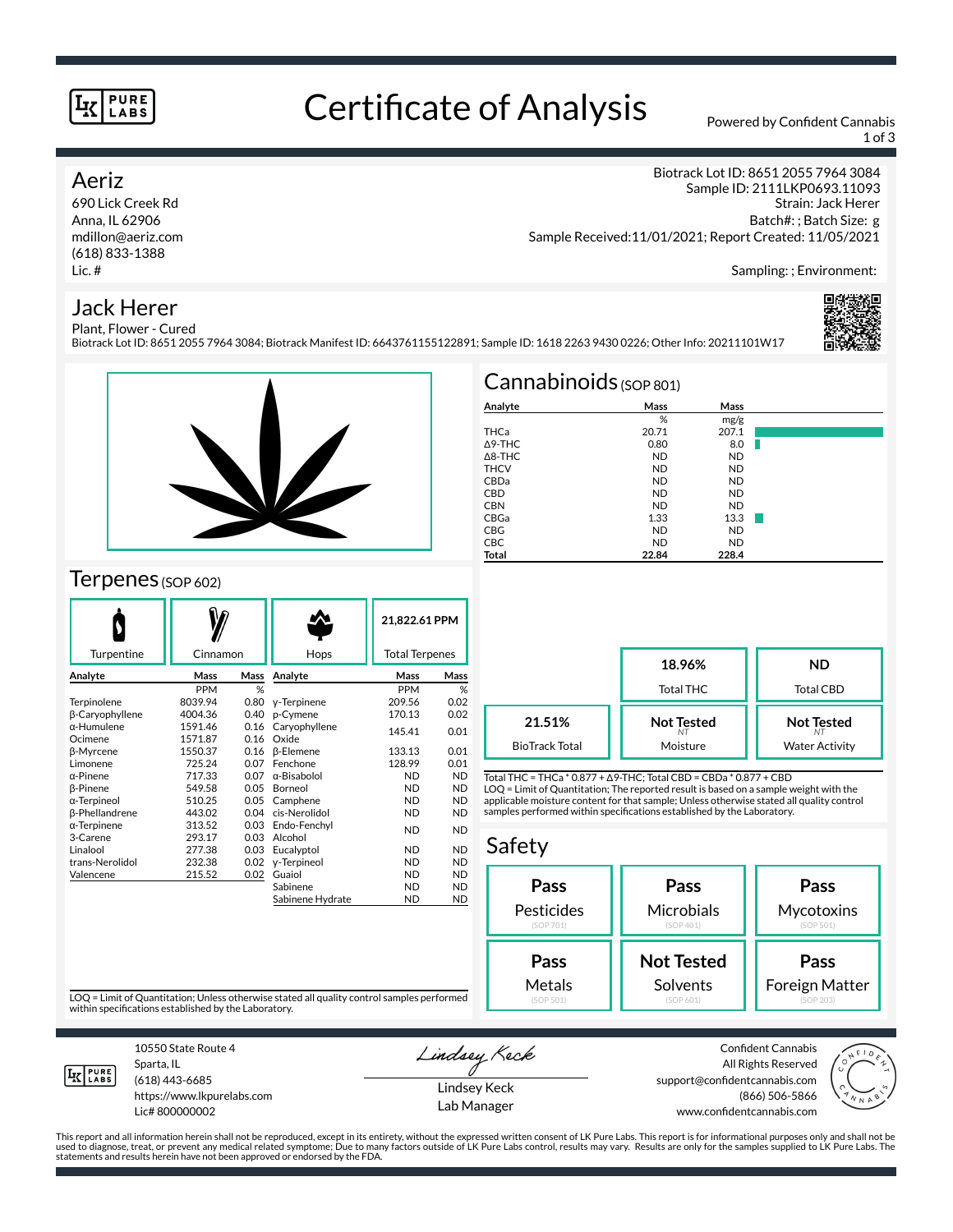#### **PURE** LABS

# Certificate of Analysis Powered by Confident Cannabis

2 of 3

#### Aeriz

690 Lick Creek Rd Anna, IL 62906 mdillon@aeriz.com (618) 833-1388 Lic. #

Biotrack Lot ID: 8651 2055 7964 3084 Sample ID: 2111LKP0693.11093 Strain: Jack Herer Batch#: ; Batch Size: g Sample Received:11/01/2021; Report Created: 11/05/2021

Sampling: ; Environment:

#### Jack Herer Plant, Flower - Cured

Biotrack Lot ID: 8651 2055 7964 3084; Biotrack Manifest ID: 6643761155122891; Sample ID: 1618 2263 9430 0226; Other Info: 20211101W17

| <b>Pesticides</b> |     |       |      | Pass          | <b>Microbials</b>                                                                                                                                   |       |             | Pass          |
|-------------------|-----|-------|------|---------------|-----------------------------------------------------------------------------------------------------------------------------------------------------|-------|-------------|---------------|
| Analyte           | LOO | Limit | Mass | <b>Status</b> | Analyte                                                                                                                                             | Limit | <b>Mass</b> | <b>Status</b> |
|                   |     |       |      |               |                                                                                                                                                     | CFU/g | CFU/g       |               |
|                   |     |       |      |               | Aerobic Bacteria                                                                                                                                    | 10000 | <b>ND</b>   | Pass          |
|                   |     |       |      |               | Bile-Tolerant Gram-Negative Bacteria                                                                                                                | 100   | <b>ND</b>   | Pass          |
|                   |     |       |      |               | Coliforms                                                                                                                                           | 100   | <b>ND</b>   | Pass          |
|                   |     |       |      |               | E. Coli                                                                                                                                             |       | <b>ND</b>   | Pass          |
|                   |     |       |      |               | Salmonella                                                                                                                                          |       | <b>ND</b>   | Pass          |
|                   |     |       |      |               | Yeast & Mold                                                                                                                                        | 1000  | 42          | Pass          |
|                   |     |       |      |               | TNTC = Too Numerous to Count; Unless otherwise stated all quality control samples<br>performed within specifications established by the Laboratory. |       |             |               |
|                   |     |       |      |               | <b>Heavy Metals</b><br>$\sim$ $\sim$ $\sim$                                                                                                         |       |             | Pass          |

| Analyte  | loc        | Mass       | <b>Status</b> |
|----------|------------|------------|---------------|
|          | <b>PPM</b> | <b>PPM</b> |               |
| Arsenic  |            | <b>ND</b>  | Pass          |
| Cadmium  |            | <b>ND</b>  | Pass          |
| Chromium |            | <b>ND</b>  | Pass          |
| Lead     |            | <b>ND</b>  | Pass          |
| Mercury  |            | <b>ND</b>  | Pass          |

LOQ = Limit of Quantitation; Unless otherwise stated all quality control samples performed within specifications established by the Laboratory.

| <b>Mycotoxins</b> |     |       |            | Pass        |
|-------------------|-----|-------|------------|-------------|
| Analyte           | LOC | Limit |            | Mass Status |
|                   | PPB | PPB   | <b>PPB</b> |             |
| <b>B1</b>         |     | 0.10  | <b>ND</b>  | Pass        |
| <b>B2</b>         |     | 0.10  | <b>ND</b>  | Pass        |
| G1                |     | 0.10  | <b>ND</b>  | Pass        |
| G <sub>2</sub>    |     | 0.10  | <b>ND</b>  | Pass        |
| Ochratoxin A      |     | 0.10  | <b>ND</b>  | Pass        |

LOQ = Limit of Quantitation; Unless otherwise stated all quality control samples<br>performed within specifications established by the Laboratory.

LOQ = Limit of Quantitation; Unless otherwise stated all quality control samples performed within specifications established by the Laboratory.

10550 State Route 4 Sparta, IL

**IK PURE** 

(618) 443-6685

Lic# 800000002

https://www.lkpurelabs.com

Lindsey Keck

Confident Cannabis All Rights Reserved support@confidentcannabis.com (866) 506-5866 www.confidentcannabis.com



Lindsey Keck Lab Manager

This report and all information herein shall not be reproduced, except in its entirety, without the expressed written consent of LK Pure Labs. This report is for informational purposes only and shall not be<br>used to diagnos statements and results herein have not been approved or endorsed by the FDA.